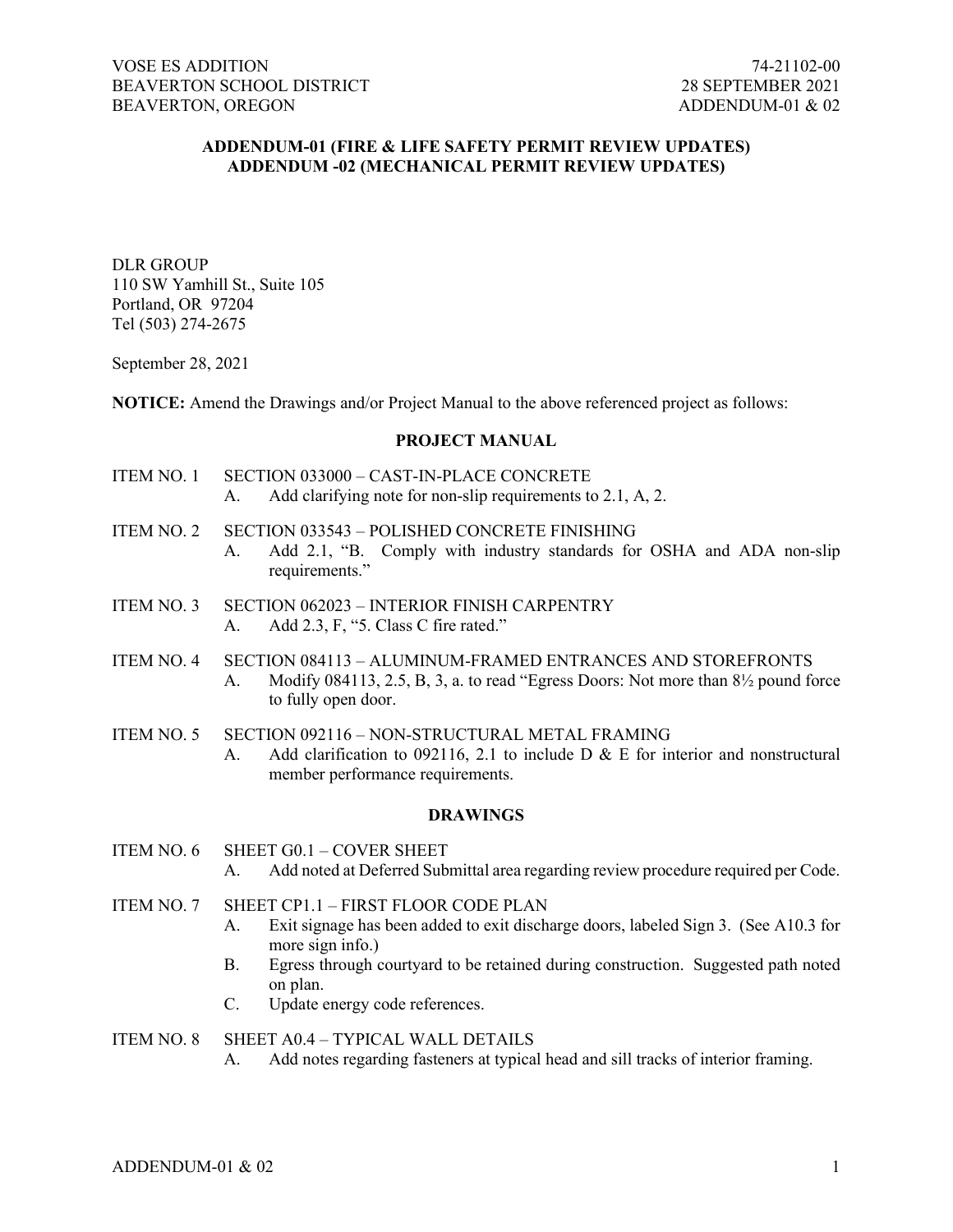## VOSE ES ADDITION 74-21102-00 BEAVERTON SCHOOL DISTRICT BEAVERTON, OREGON ADDENDUM-01 & 02

## ITEM NO. 9 SHEET AD1.1 – FIRST FLOOR DEMOLITION PLAN

- A. Add note to replace glazing in existing window frame to be tempered glazing.
- B. Add note clarifying that P-lam counters are to be demolished (but retain salvaged base cabinets and uppers).

## ITEM NO. 10 SHEET A1.1 – FIRST FLOOR PLAN

- A. Add ADA clearance rectangle clarification at all sinks.
- B. Add half height wall adjacent to drinking fountains.
- C. Add window tag to existing west window "M" directing to Sheet A8.3.

## ITEM NO. 11 SHEET A1.3 – ROOF PLAN

- A. Add section tag directing to parapet height diagram on Sheet A9.1.
- B. Add radon rooftop equipment references.

## ITEM NO. 12 SHEET A2.1 – RESTROOM PLANS AND ELEVATIONS

- A. Update elevation callout numbers on plan 2A. Adjust notes to reference Room G103 on elevations.
- B. Relocate SND in individual restrooms.
- C. Add note for forward approach ADA clearance at lower height drinking fountain.
- D. Clarify accessible reach heights for toilet accessory mounting heights.
- ITEM NO. 13 SHEET A8.3 FRAME ELEVATIONS
	- A. Add note near Frame Schedule regarding accessible door hardware requirements.
	- B. Add drawing for existing window frame "M" to replace glazing.
	- C. Add notes for restroom doors to be undercut. (SHEET LABELED ADD-02)
- ITEM NO. 14 SHEET A8.4 FRAME DETAILS

A. Add note at Detail 4C regarding allowable slope at door thresholds.

- ITEM NO. 15 SHEET A9.1 EXTERIOR DETAILS
	- A. Add drawing 4E for clarification that existing parapet acts as a guardrail for the RTU.
- ITEM NO. 16 SHEET A9.2 INTERIOR DETAILS
	- A. Add note at Details 4A and 4B regarding allowable slope of at flooring transitions.
	- B. Add detail 1A for drinking fountain half height wall.
- ITEM NO. 17 SHEET A10.1 INTERIOR ELEVATOINS
	- A. Modify classroom counters to be 2'-10" high and coordinate associated base cabinets on elevations 2A and 3D.
	- B. Add ADA shelf at cubby within each classroom as shown on modified Detail 1C.
- ITEM NO. 18 SHEET A10.3 INTERIOR SIGN DETAILS
	- A. Add exit sign type 3. Also see CP1.1 for locations.
- ITEM NO. 19 SHEET A11.1 CASEWORK SECTIONS
	- A. Remove detail 2B for 2'-0" tall base cabinet. Not used this project.
	- B. Add clarifying notes to detail 4A regarding insulating drain and ADA clearance outline.
	- C. Add note for ADA shelf at single cubby on Detail 2C.
- ITEM NO. 20 SHEET A12.2 FIRST FLOOR FINISH PLAN

ADDENDUM-01 & 02  $\qquad \qquad$  2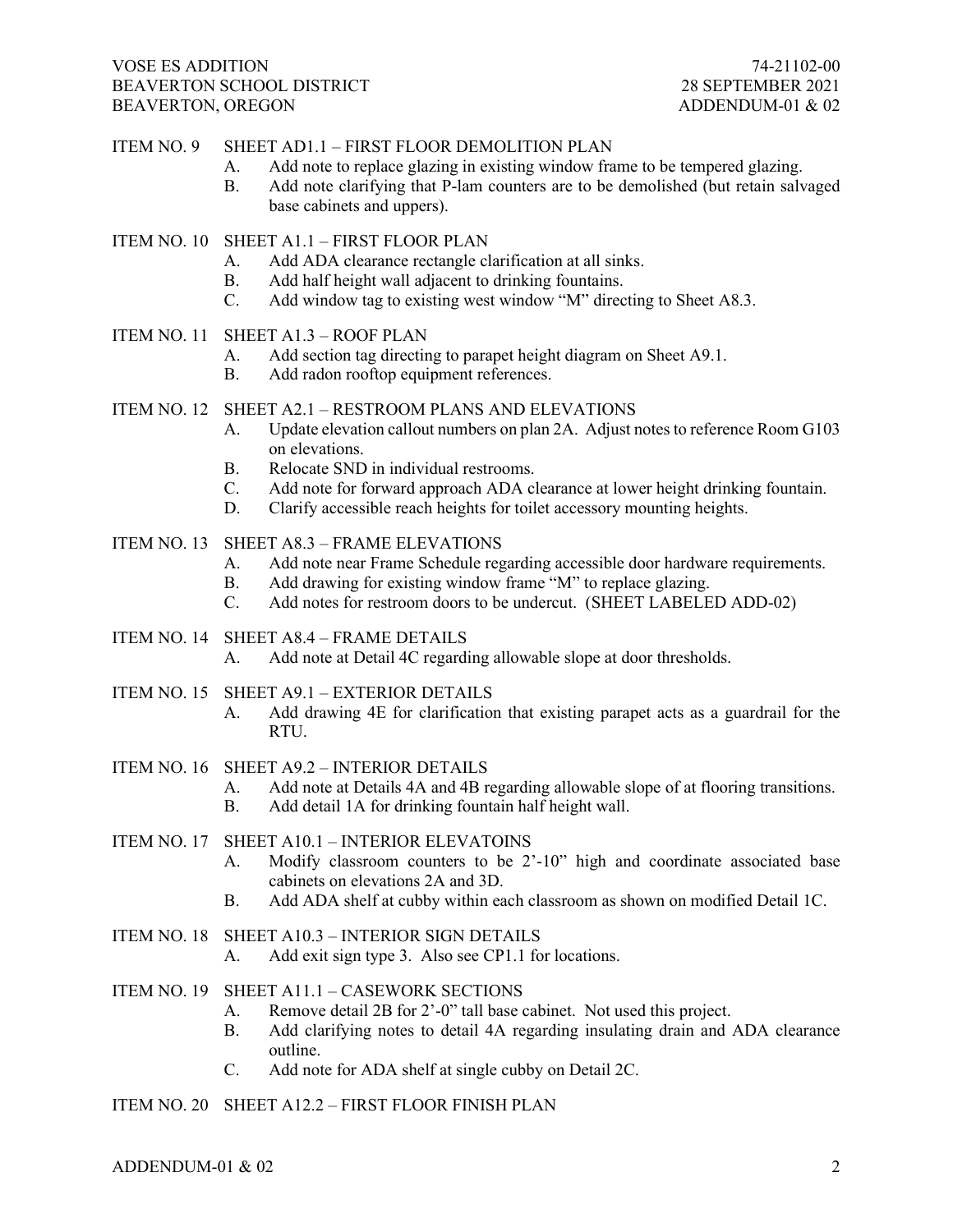A. Add corner guards at new half height wall.

### ITEM NO. 21 SHEET M0.2 – MECHANICAL GENERAL NOTES (SHEET LABELED ADD-02)

- A. Clarify governing code list.
- B. Clarify relevant deferred submittals list (also see G0.1)
- ITEM NO. 22 SHEET M1.3 ROOF MECHANICAL PLAN A. Add Radon fan to roof.
- ITEM NO. 23 SHEET M2.1 FIRST FLOOR PIPING PLAN
	- A. Add Radon system below slab, and in ceiling space.
- ITEM NO. 24 SHEET M7.1 MECHANICAL DETAILS AND SECTIONS (SHEET LABELED ADD-02)
	- A. Add Radon piping detail.
- ITEM NO. 25 SHEET M8.1 MECHANICAL SCHEDULES
	- A. Add fan schedule for Radon fan.<br>B. Clarify ventilation calculation. (1)
		- Clarify ventilation calculation. (LABELED ADD-02)
- ITEM NO. 26 SHEET E1.1 LIGHTING PLAN, LEVEL 1
	- A. Add exterior lighting above two exterior doors.
		- B. Add clarification to existing light fixture at exit pathway and associated Note 1.
- ITEM NO. 27 SHEET E2.3 ROOF POWER PLAN, LEVEL 1 A. Add new exhaust fan references
- ITEM NO. 28 SHEET E7.1 ELECTRICAL SCHEDULES A. Add new exhaust fan to mechanical equipment schedule
- ITEM NO. 29 SHEET E8.1 PANEL SCHEDULES
	- A. Re-use existing spare in panel 2A1 for exhaust fan.